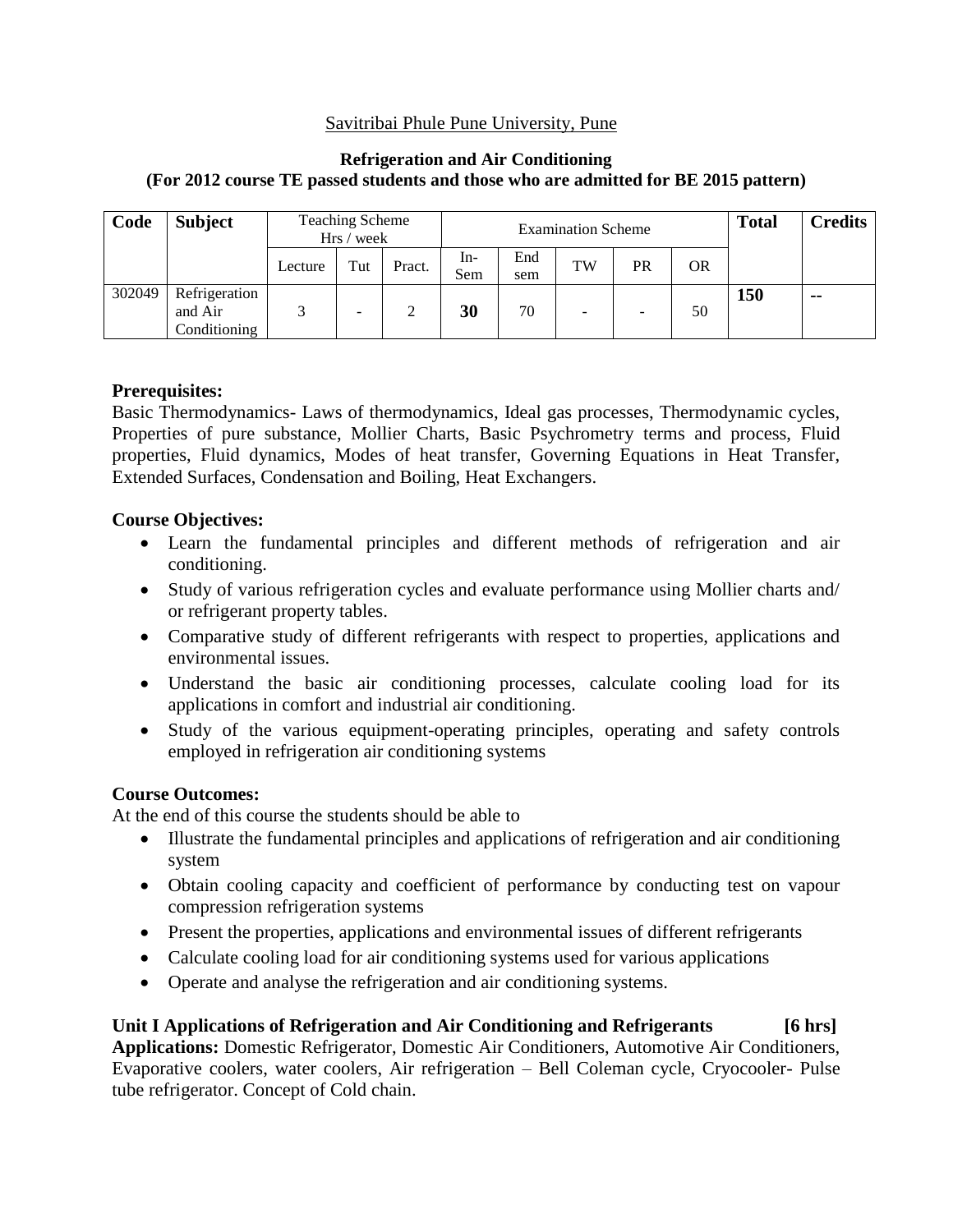Commercial Refrigeration- Dairy, Cold storage, Ice plant. Commercial Air Conditioning- Multiplex, Hospitals.

**Refrigerants:** Classification of refrigerants, Designation of refrigerants, Desirable properties of refrigerants, environmental issues, Ozone depletion and global warming, ODP, GWP & LCCP, selection of environment friendly refrigerants, secondary refrigerants, anti-freeze solutions, Zeotropes and Azeotropes, refrigerant: recovery reclaims, recycle and recharge.

### Unit II Vapour Refrigeration Systems **but all the set of the Systems** is the set of the set of the set of the set of the set of the set of the set of the set of the set of the set of the set of the set of the set of the se

**Vapour compression systems:** Working of simple vapour compression system, representation of vapour compression cycle (VCC) on T-s and P-h diagram, COP, EER, SEER, IPLV, NPLV, effect of operating parameters on performance of VCC, actual VCC, methods of improving COP using flash chamber, sub-cooling, liquid vapour heat exchanger.

**Vapour absorption systems:** Introduction, Working of simple vapour absorption system (VAS), desirable properties of binary mixture (aqua-ammonia), performance evaluation of simple VAS (simple numerical treatment), actual VAS, Li-Br absorption system, three fluid system (Electrolux refrigeration), applications of VAS, comparison between VCC and VAC

### Unit III Multipressure Refrigeration Systems **and Systems [6 hrs]**

Introduction, need of multistage system, Intermediate pressure, two stage compression with flash gas removal and liquid intercooler, single compressor with multiple evaporator: individual and multiple expansion valves, individual compressors, cascade system: application and numerical (numerical only by using p-h chart).

# Unit IV Applied Psychrometry and Human comfort *If* **EXECUTE:** [6 hrs]

Air conditioning processes, adiabatic mixing of air streams, BPF of coil, ADP, SHF, RSHF, GSHF, ESHF. Factors contributing to cooling load, Numerical based on load analysis and phycrometric calculations for cooling and dehumidification.

Thermodynamics of human body, comfort and comfort chart, factors affecting human comfort, concept of infiltration and ventilation, indoor air quality requirements. Indoor and Outdoor design conditions.

### Unit V Air Conditioning Systems and Components **1996 1997 1998 1998 1998 1998 1999 1999 1999 1999 1999 1999 1999 1999 1999 1999 1999 1999 1999 1999 1999 1999 1999 1999 1999**

Working of summer, winter and all year round AC systems, all air system, all water system, air water system, variable refrigerant flow and variable air volume systems, unitary and central air conditioning.

Compressors - reciprocating, screw and scroll compressors,

Condensers- air cooled, water cooled and evaporative condensers,

Evaporators- DX, Flooded, Forced feed evaporators,

Expansion devices –Capillary tube, TXV, EXV, operating and safety controls.

(Simple numerical treatment)

### Unit VI Air Distribution Systems **and Systems [6 hrs]**

Classification of ducts, duct material, pressure in ducts, flow through duct, pressure losses in duct (friction losses, dynamic losses), air flow through simple duct system, equivalent diameter,